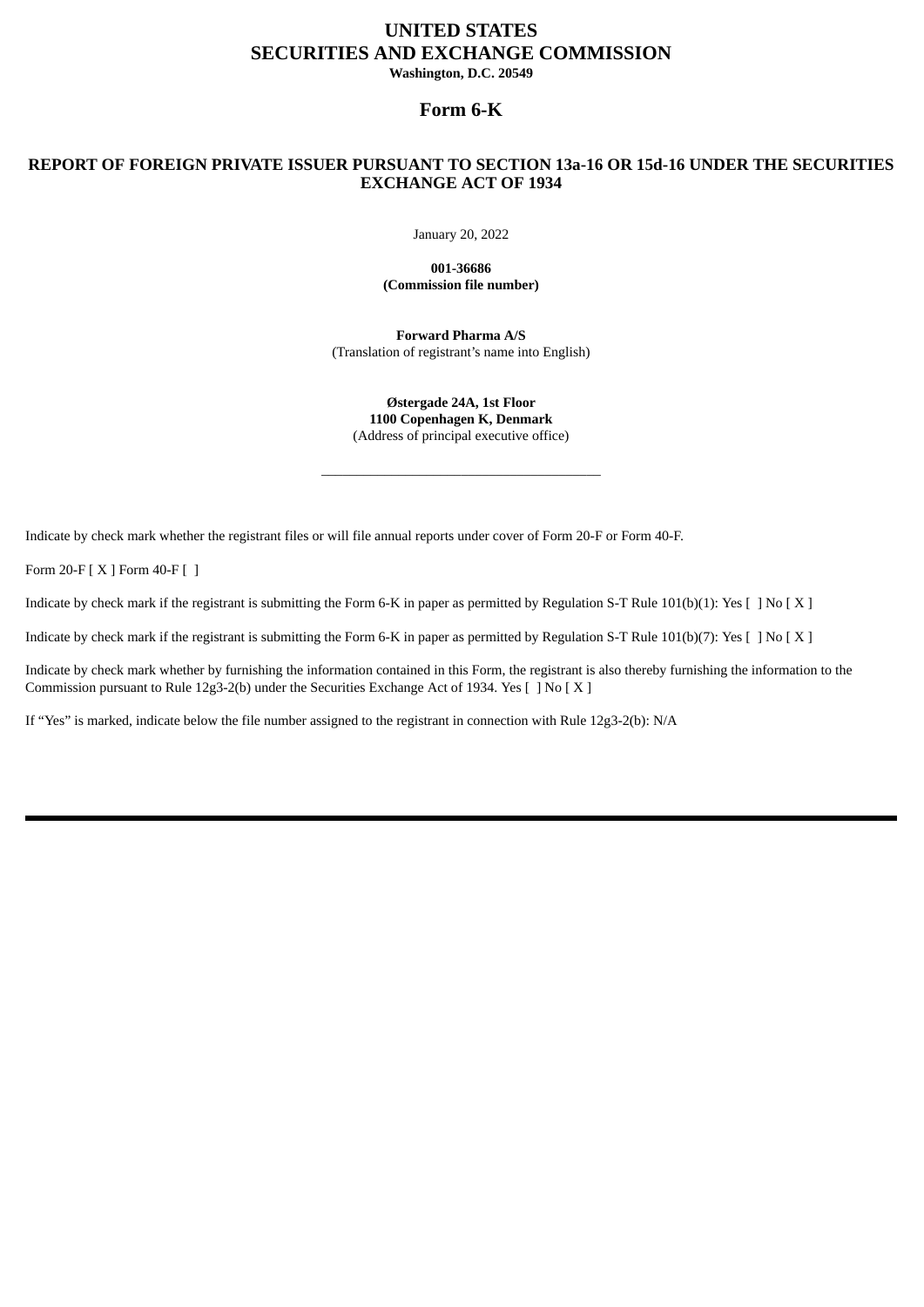## **Item 1. Other Items**

On January 20, 2022, Forward Pharma A/S commenced mailing letters to holders of its ordinary shares, warrants and deferred shares regarding the conversion of ordinary shares into American Depositary Shares, copies of which are attached hereto as Exhibits 99.1, 99.2 and 99.3, respectively.

# **EXHIBIT INDEX**

| Exhibit No. | <b>Description</b>                          |
|-------------|---------------------------------------------|
| 99.1        | <b>Letter to Holders of Ordinary Shares</b> |
| 99.2        | <b>Letter to Holders of Warrants</b>        |
| 99.3        | <b>Letter to Holders of Deferred Shares</b> |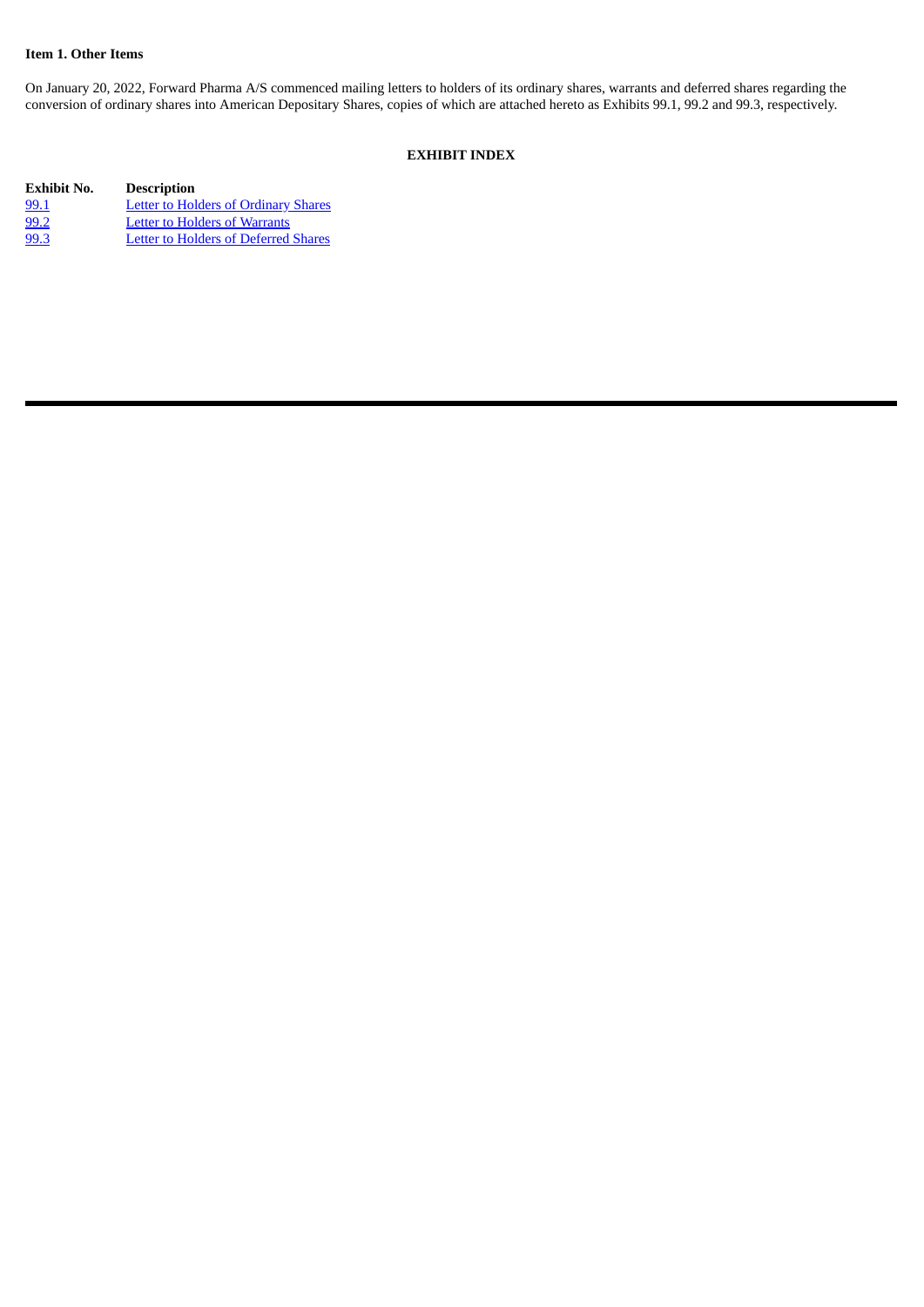## **SIGNATURE**

Pursuant to the requirements of the Securities Exchange Act of 1934, the registrant has duly caused this report to be signed on its behalf by the undersigned, hereunto duly authorized.

Date: January 20, 2022 Forward Pharma A/S

By: /s/ Claus Bo Svendsen

Name: Claus Bo Svendsen Title: Chief Executive Officer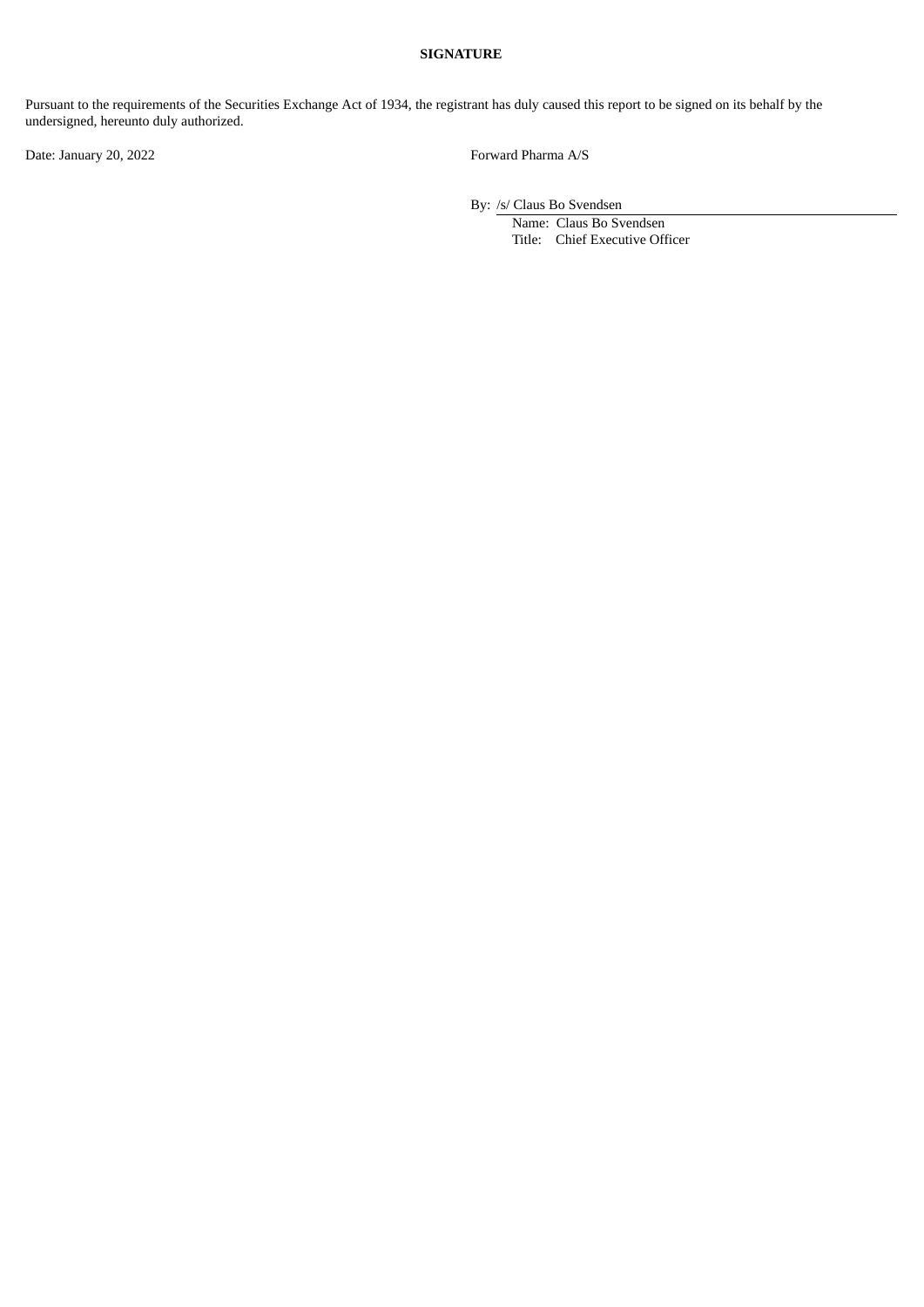

**FORWARD PHARMA A/S** ØSTERGADE 24A, 1. 1100 COPENHAGEN K DENMARK

TEL. +45 33 44 42 42 CELL. +45 81 77 12 50 CBS@FORWARD-PHARMA.COM WWW.FORWARD-PHARMA.COM *NASDAQ:FWP* VAT NUMBER 28 86 58 80

<span id="page-3-0"></span>**Sent by e-mail: [●]** [*Shareholder*]

Copenhagen, 20 January 2022

## **DEPOSIT OF SHARES AGAINST ISSUE OF AMERICAN DEPOSITARY SHARES**

Dear [●],

We write to you in your capacity as shareholder in Forward Pharma A/S ("**Forward Pharma**").

Forward Pharma intends to provide a window to facilitate the conversion of ordinary shares in Forward Pharma into American Depositary Shares ("**ADSs**") to be listed for trading on the Nasdaq Capital Market in New York, U.S. as part of Forward Pharma's existing ADR program with The Bank of New York Mellon ("**BNYM**").

According to Forward Pharma's register of shareholders, you hold, as per today's date, such number of ordinary shares as is set out in the register enclosed as Schedule A (the "**Shares**").

The process for your conversion of Shares into ADSs is summarized in Schedule B. As a reminder, based on the current ADS ratio, each ADS represents 14 ordinary shares.

If you are interested in exploiting this opportunity and convert all or some of your Shares into ADSs, please carefully follow the instructions set out in this letter.

1. **No later than by 7 February 2022**: Complete, sign and deliver the form of Conversion Notice enclosed as Schedule C and the form of Power of Attorney enclosed as Schedule D to:

Mazanti-Andersen Advokatpartnerselskab Attn: Anne Krebs, attorney-at-law E-mail: akr@mazanti.dk

Please note that in order to be able to receive ADSs you will have to open a custody account with a bank (to the extent you do not already have such account). The Conversion Notice delivered to Mazanti-Andersen must be completed with all relevant account details, and your prior *opening of a custody account may thus become a time constraint on your part.*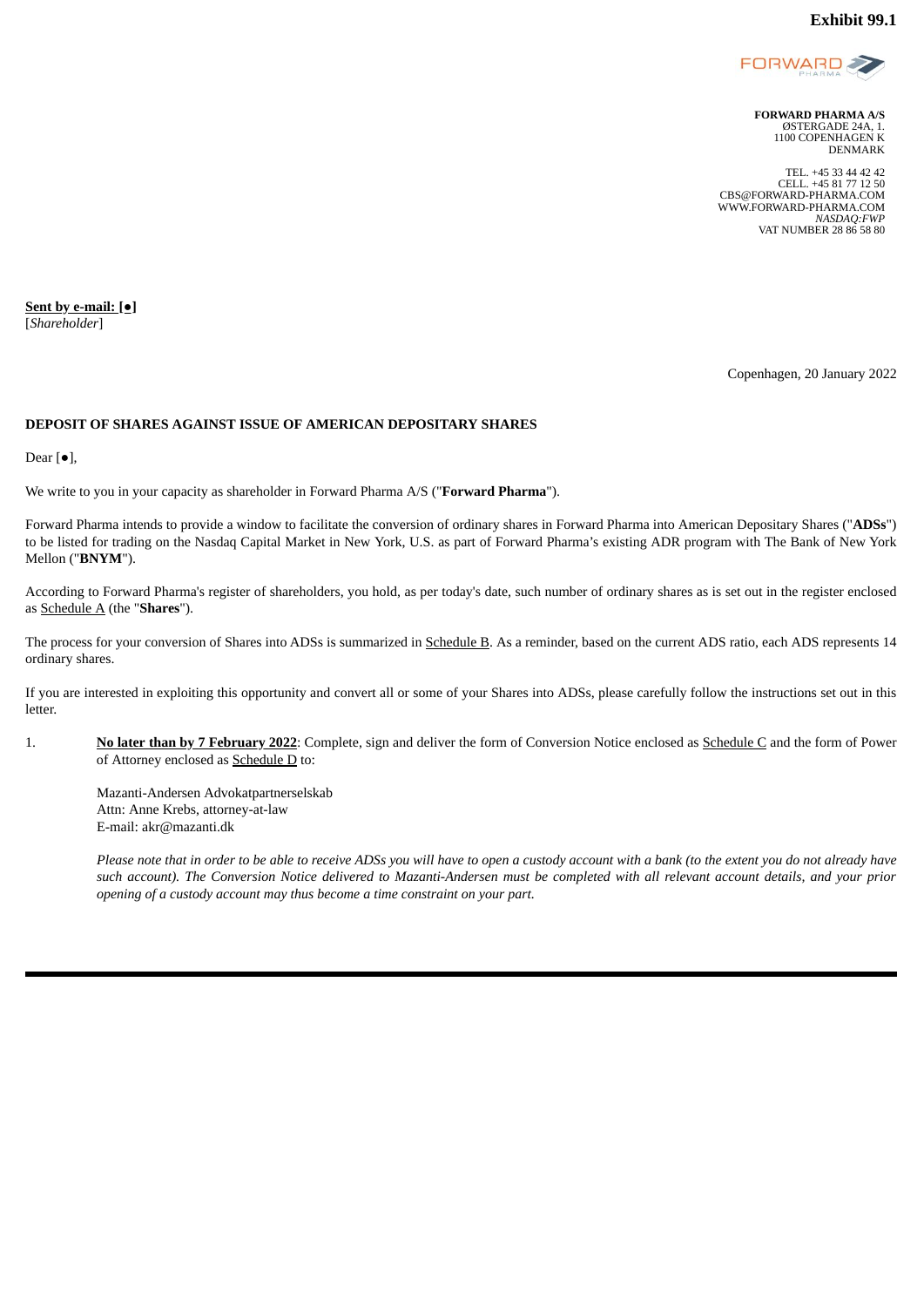Subject to the timely receipt of your Conversion Notice and Power of Attorney, the Attorney (as defined in the Power of Attorney) will on your behalf:

- complete, sign and deliver to BNYM the form of Transfer of Ownership Agreement enclosed as **Schedule E** and transfer the number of Shares specified in your Conversion Notice to BNYM to enable delivery of a corresponding number of ADSs to you (ratio 14:1); and
- generally do, execute, and perform all such acts, documents, matters and things as the Attorney may in his absolute discretion deem desirable or expedient in connection with the conversion of Shares into ADSs.

Kindly note that:

- Your delivery of the Exercise Notice and Power of Attorney is legally binding and irrevocable on your part.
- While Forward Pharma will strive to expedite the process as much as possible, the process will involve filings to and interactions with the U.S. Securities and Exchange Commission as well as transactions with BNYM. Consequently, Forward Pharma cannot commit itself to a firm date upon which the entire process is completed and your Shares are converted into ADSs listed for trading on the Nasdaq Capital Market in New York, U.S.
- The taxation of ADSs under Danish law is unclear and you are encouraged to seek independent tax advice with respect to the taxation of warrants, shares, and ADSs as applicable.
- Under U.S. federal securities laws, including Rule 144, your ADSs may be subject to certain restrictions on sale, particularly if you are a director, officer or 10% or greater shareholder of the Company. You are encouraged to seek independent legal advice with respect to the sale of your ADSs.
- According to the Nasdaq Listing Rules, a company shall have sufficient operations in order to maintain its listing on the Nasdaq Capital Market. Consequently, your ADSs may sooner or later be delisted from the Nasdaq Capital Market.
- While no decision has been made to this effect at this stage, it is possible that other windows to facilitate the deposit of shares in Forward Pharma into the ADR program will later be provided.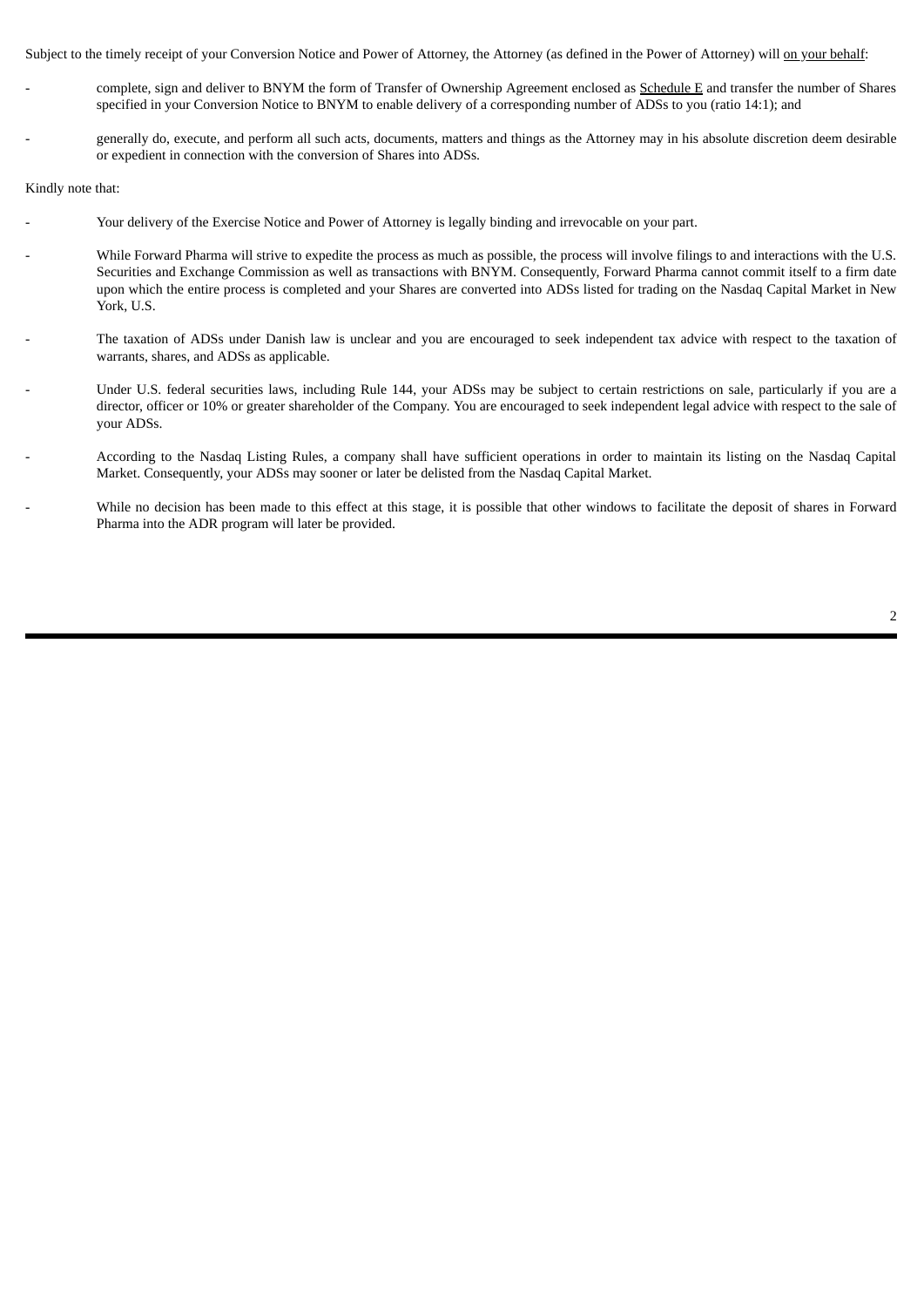Sincerely,

Claus Bo Svendsen, MD PhD Chief Executive Officer Forward Pharma A/S

## Enclosures:

Schedule A: Register of shareholders Schedule B: Process summary Schedule C: Form of Conversion Notice Schedule D: Form of Power of Attorney Schedule E: Form of Transfer of Ownership Agreement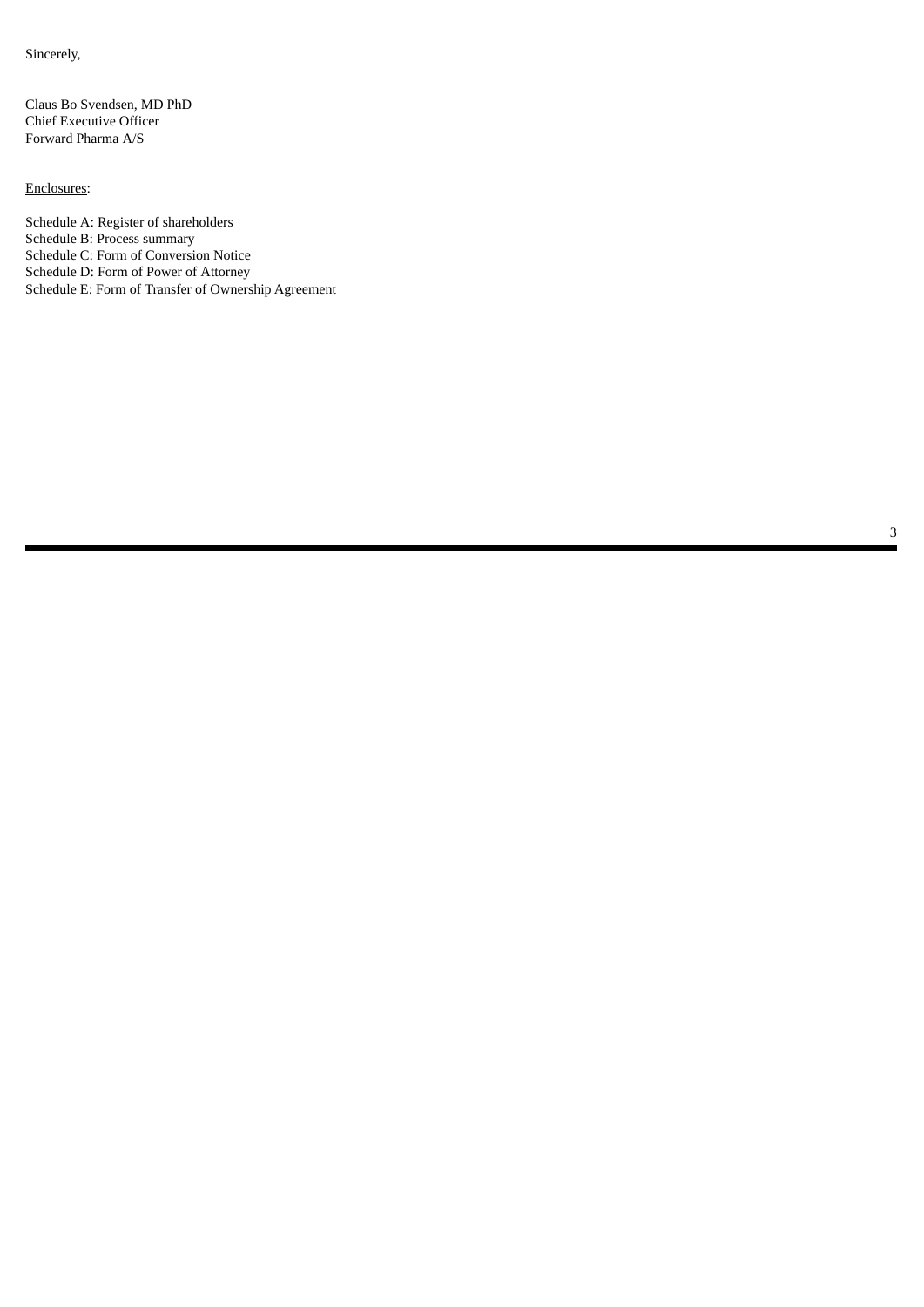

**FORWARD PHARMA A/S** ØSTERGADE 24A, 1. 1100 COPENHAGEN K DENMARK

TEL. +45 33 44 42 42 CELL. +45 81 77 12 50 CBS@FORWARD-PHARMA.COM WWW.FORWARD-PHARMA.COM *NASDAQ:FWP* VAT NUMBER 28 86 58 80

#### <span id="page-6-0"></span>**Sent by e-mail: [●]**

[*Warrantholder*]

Copenhagen, 20 January 2022

### **DEPOSIT OF SHARES AGAINST ISSUE OF AMERICAN DEPOSITARY SHARES**

Dear [●],

We write to you in your capacity as holder of warrants in Forward Pharma A/S ("**Forward Pharma**").

Forward Pharma intends to provide a window to facilitate the conversion of ordinary shares in Forward Pharma into American Depositary Shares ("**ADSs**") to be listed for trading on the Nasdaq Capital Market in New York, U.S. as part of Forward Pharma's existing ADR program with The Bank of New York Mellon ("**BNYM**").

According to Forward Pharma's register of warrant holders, you hold, as per today's date, such number of vested warrants as is set out in the table enclosed as Schedule A (the "**Warrants**"), which may be exercised by you pursuant to the terms applicable to the Warrants.

The process for your subscription for ordinary shares (the "**Warrant Shares**") in Forward Pharma upon exercise of Warrants and the subsequent conversion of the Warrant Shares into ADSs is summarized in Schedule B. As a reminder, based on the current ADS ratio, each ADS represents 14 ordinary shares.

If you are interested in exploiting this opportunity by exercising all or some of your Warrants and convert the Warrant Shares into ADSs, please carefully follow the instructions set out in this letter.

1. **No later than by 7 February 2022**: Complete, sign and deliver the form of Exercise Notice enclosed as Schedule C and the form of Power of Attorney enclosed as Schedule D to:

Mazanti-Andersen Advokatpartnerselskab Attn: Anne Krebs, attorney-at-law E-mail: akr@mazanti.dk

Please note that in order to be able to receive ADSs you will have to open a custody account with a bank (to the extent you do not already have such account). The Exercise Notice delivered to Mazanti-Andersen must be completed with all relevant account details, and your prior *opening of a custody account may thus become a time constraint on your part.*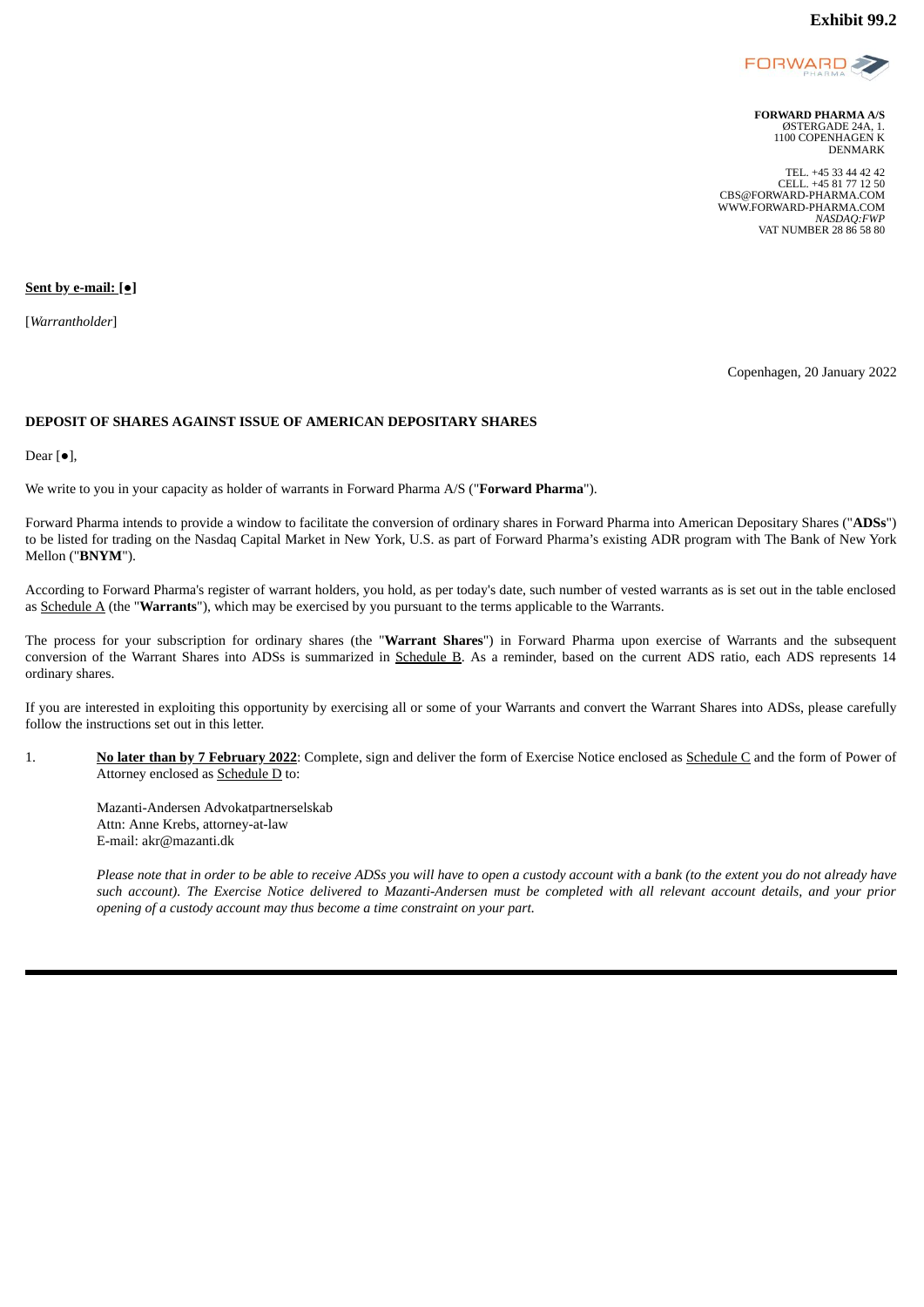2. **With value no later than by 10 February 2022**: Wire transfer the total cash subscription amount payable by you upon exercise of your Warrants to Mazanti-Andersen Advokatpartnerselskab's client account:

| Bank:             | Danske Bank, Holmens Kanal 2, 1092 Copenhagen K, Denmark |
|-------------------|----------------------------------------------------------|
| Registration no.: | 4183                                                     |
| Account no.:      | 2760422455                                               |
| IBAN:             | DK4030002760422455                                       |
| SWIFT-BIC         | <b>DABADKKK</b>                                          |
| Reference         | "68721 – FWP"                                            |

Subject to the timely receipt of your Exercise Notice and Power of Attorney and your payment of the subscription amount, the Attorney (as defined in the Power of Attorney) will on your behalf:

- subscribe for the Warrant Shares set out in your Exercise Notice;
- complete, sign and deliver to BNYM the form of Transfer of Ownership Agreement enclosed as Schedule E and transfer your Warrant Shares to BNYM to enable delivery of a corresponding number of ADSs to you (ratio 14:1); and
- generally do, execute, and perform all such acts, documents, matters and things as the Attorney may in his absolute discretion deem desirable or expedient in connection with the exercise of Warrants and conversion of Warrant Shares into ADSs.

Kindly note that:

- Your delivery of the Exercise Notice and Power of Attorney is legally binding and irrevocable on your part.
- While Forward Pharma will strive to expedite the process as much as possible, the process will involve filings to and interactions with the U.S. Securities and Exchange Commission and the Danish Business Authority as well as transactions with BNYM. Consequently, Forward Pharma cannot commit itself to a firm date upon which the entire process is completed and your Warrant Shares are converted into ADSs listed for trading on the Nasdaq Capital Market in New York, U.S.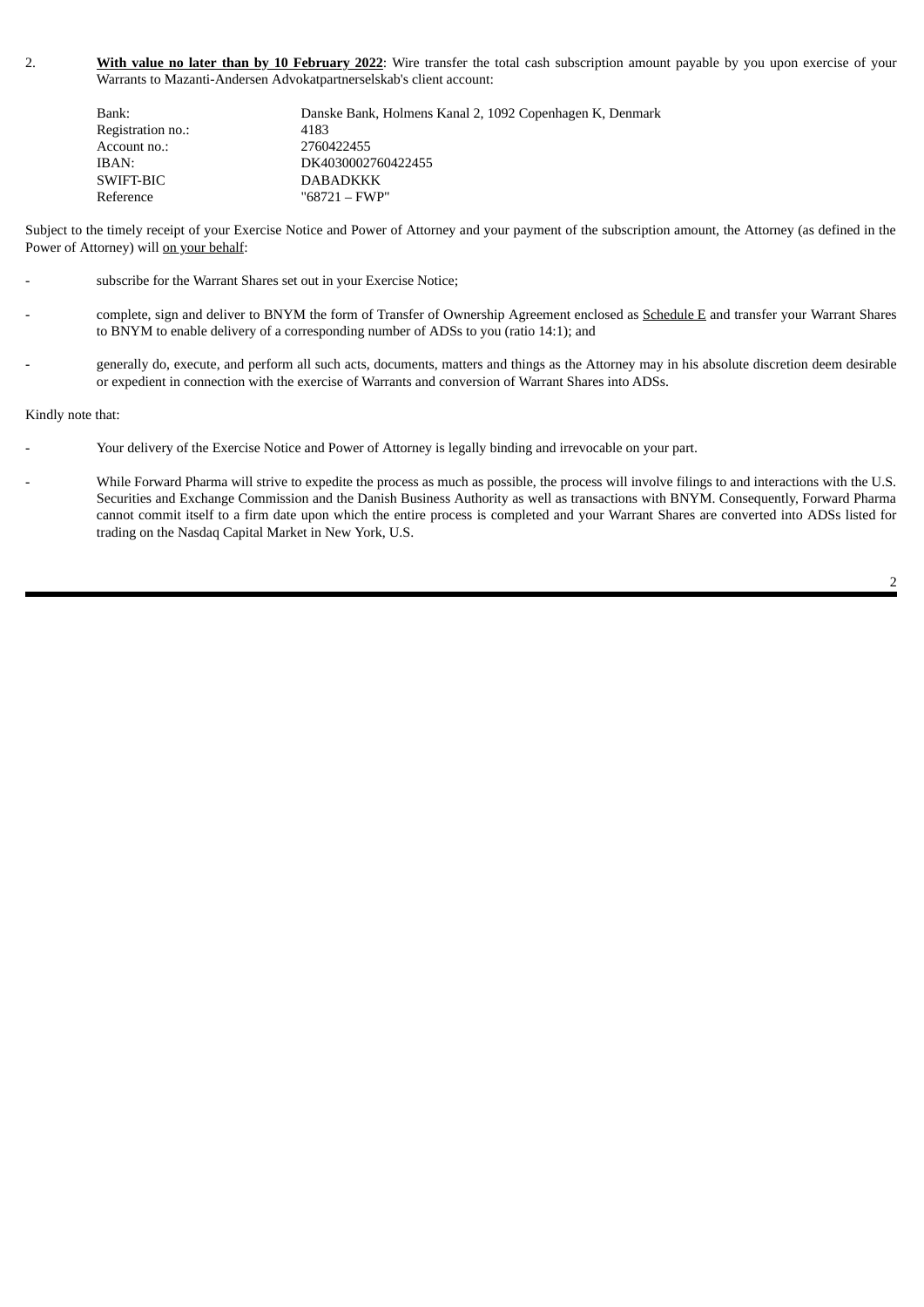- The taxation of ADSs under Danish law is unclear and you are encouraged to seek independent tax advice with respect to the taxation of warrants, shares, and ADSs.
- According to the Nasdaq Listing Rules, a company shall have sufficient operations in order to maintain its listing on the Nasdaq Capital Market. Consequently, your ADSs may sooner or later be delisted from the Nasdaq Capital Market.
- While no decision has been made to this effect at this stage, it is possible that other windows to facilitate the deposit of shares in Forward Pharma into the ADR program will later be provided.

Sincerely,

Claus Bo Svendsen, MD PhD Chief Executive Officer Forward Pharma A/S

### Enclosures:

Schedule A: Table of Warrants Schedule B: Process summary Schedule C: Form of Exercise Notice Schedule D: Form of Power of Attorney Schedule E: Form of Transfer of Ownership Agreement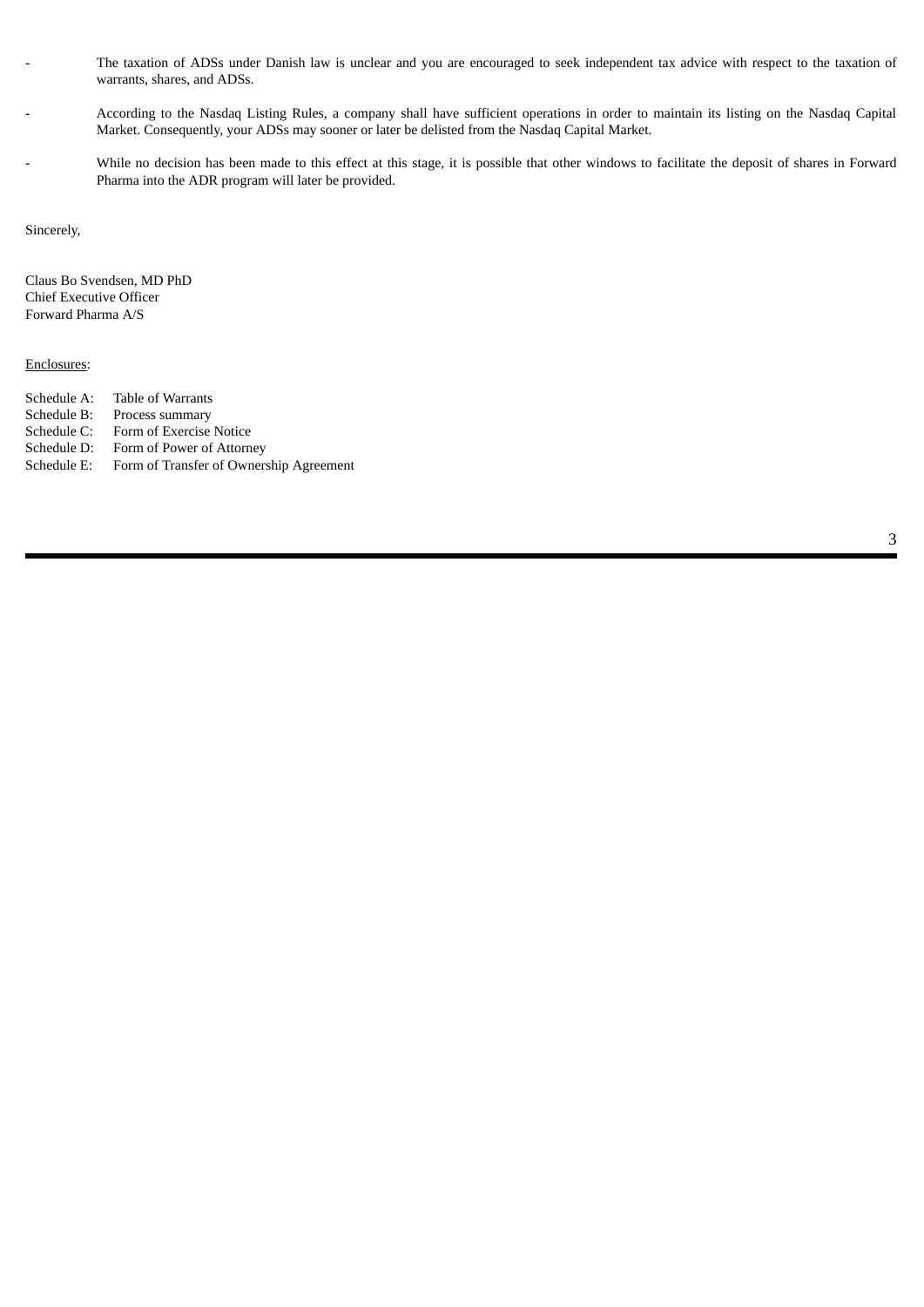

**FORWARD PHARMA A/S** ØSTERGADE 24A, 1. 1100 COPENHAGEN K DENMARK

TEL. +45 33 44 42 42 CELL. +45 81 77 12 50 CBS@FORWARD-PHARMA.COM WWW.FORWARD-PHARMA.COM *NASDAQ:FWP VAT NUMBER 28 86 58 80*

<span id="page-9-0"></span>**Sent by e-mail: [●]**

[*Holder of deferred shares*]

Copenhagen, 20 January 2022

### **DEPOSIT OF SHARES AGAINST ISSUE OF AMERICAN DEPOSITARY SHARES P**

Dear  $[•]$ ,

We write to you in your capacity as a holder of deferred shares in Forward Pharma A/S ("**Forward Pharma**") under the 2014 Omnibus Equity Incentive Compensation Plan.

Forward Pharma intends to provide a window to facilitate the conversion of ordinary shares in Forward Pharma into American Depositary Shares ("**ADSs**") to be listed for trading on the Nasdaq Capital Market in New York, U.S. as part of Forward Pharma's existing ADR program with The Bank of New York Mellon ("**BNYM**").

According to Forward Pharma's register of holders of deferred shares, you hold, as per today's date, such number of deferred shares as is set out in the table enclosed as Schedule A (the "**Deferred Shares**"), which may be exercised by you pursuant to the terms applicable to the Deferred Shares. Your Deferred Shares are registered by the Form S-8 filed with the U.S. Securities and Exchange Commission on April 9, 2015.

Exercise of Deferred Shares will take place by way of a subscription for new ordinary shares in Forward Pharma in connection with an increase of Forward Pharma's share capital. The process for your subscription for ordinary shares (the "**Award Shares**") in Forward Pharma upon exercise of Deferred Shares and the subsequent conversion of the Award Shares into ADSs is summarized in Schedule B. As a reminder, based on the current ADS ratio, each ADS represents 14 ordinary shares.

If you are interested in exploiting this opportunity by exercising all or some of your Deferred Shares and convert the Award Shares into ADSs, please carefully follow the instructions set out in this letter.

1. **No later than by 7 February 2022**: Complete, sign and deliver the form of Exercise Notice enclosed as Schedule C and the form of Power of Attorney enclosed as Schedule D to:

Mazanti-Andersen Advokatpartnerselskab Attn: Anne Krebs, attorney-at-law E-mail: akr@mazanti.dk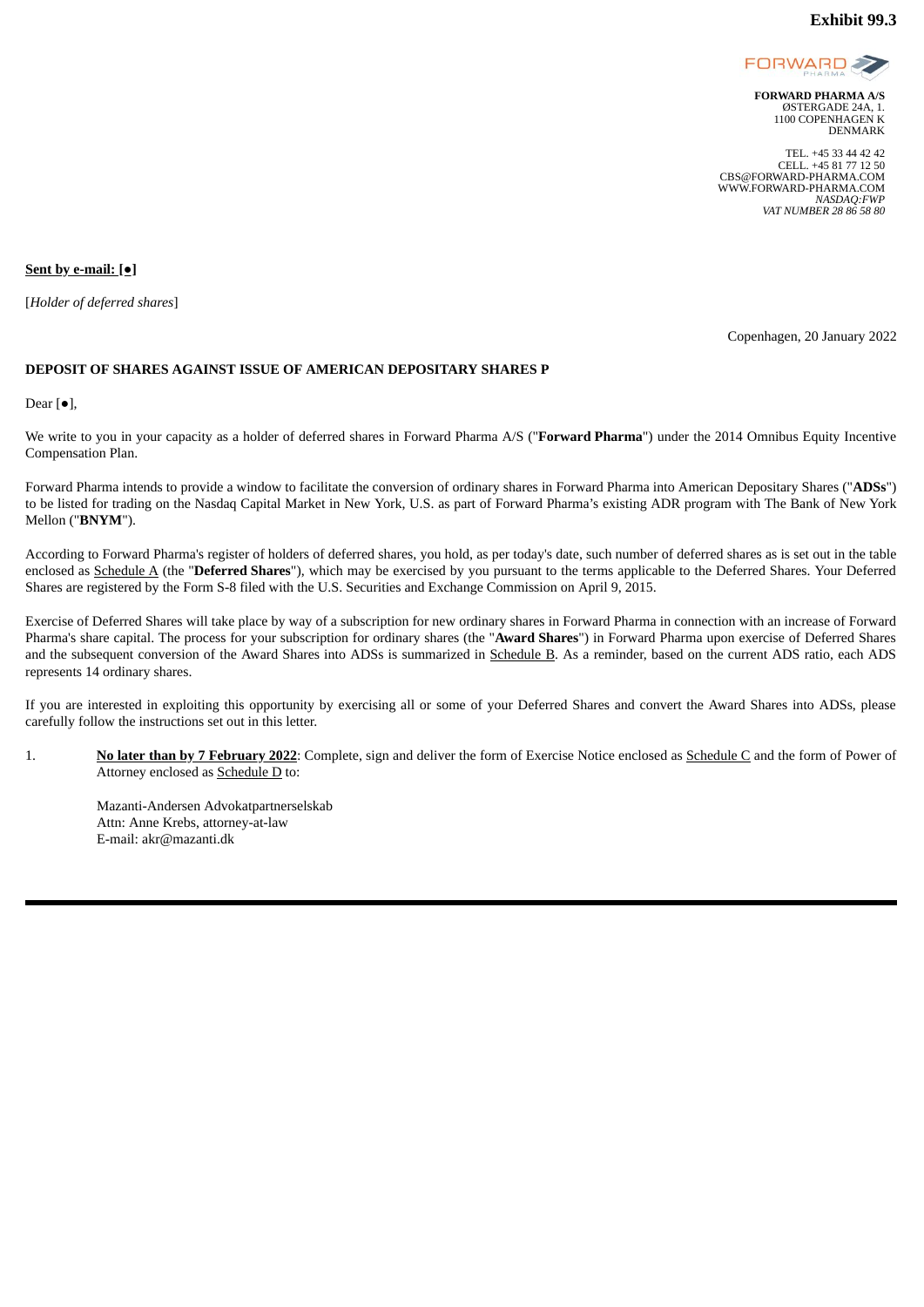Please note that in order to be able to receive ADSs you will have to open a custody account with a bank (to the extent you do not already have such account). The Exercise Notice delivered to Mazanti-Andersen must be completed with all relevant account details, and your prior *opening of a custody account may thus become a time constraint on your part.*

2. **With value no later than by 10 February 2022**: Wire transfer the total cash subscription amount payable by you upon exercise of your Deferred Shares to Mazanti-Andersen Advokatpartnerselskab's client account:

| Bank:             | Danske Bank, Holmens Kanal 2, 1092 Copenhagen K, Denmark |
|-------------------|----------------------------------------------------------|
| Registration no.: | 4183                                                     |
| Account no.:      | 2760422455                                               |
| IBAN:             | DK4030002760422455                                       |
| SWIFT-BIC         | <b>DABADKKK</b>                                          |
| Reference         | "68721 – FWP"                                            |

Subject to the timely receipt of your Exercise Notice and Power of Attorney and your payment of the subscription amount, the Attorney (as defined in the Power of Attorney) will on your behalf:

- subscribe for the Award Shares set out in your Exercise Notice;
- complete, sign and deliver to BNYM the form of Transfer of Ownership Agreement enclosed as **Schedule E** and transfer your Award Shares to BNYM to enable delivery of a corresponding number of ADSs to you (ratio 14:1); and
- generally do, execute, and perform all such acts, documents, matters and things as the Attorney may in his absolute discretion deem desirable or expedient in connection with the exercise of Deferred Shares and conversion of Award Shares into ADSs.

Kindly note that:

- Your delivery of the Exercise Notice and Power of Attorney is legally binding and irrevocable on your part.
- While Forward Pharma will strive to expedite the process as much as possible, the process will involve filings to and interactions with the U.S. Securities and Exchange Commission and the Danish Business Authority as well as transactions with BNYM. Consequently, Forward Pharma cannot commit itself to a firm date upon which the entire process is completed and your Award Shares are converted into ADSs listed for trading on the Nasdaq Capital Market in New York, U.S.